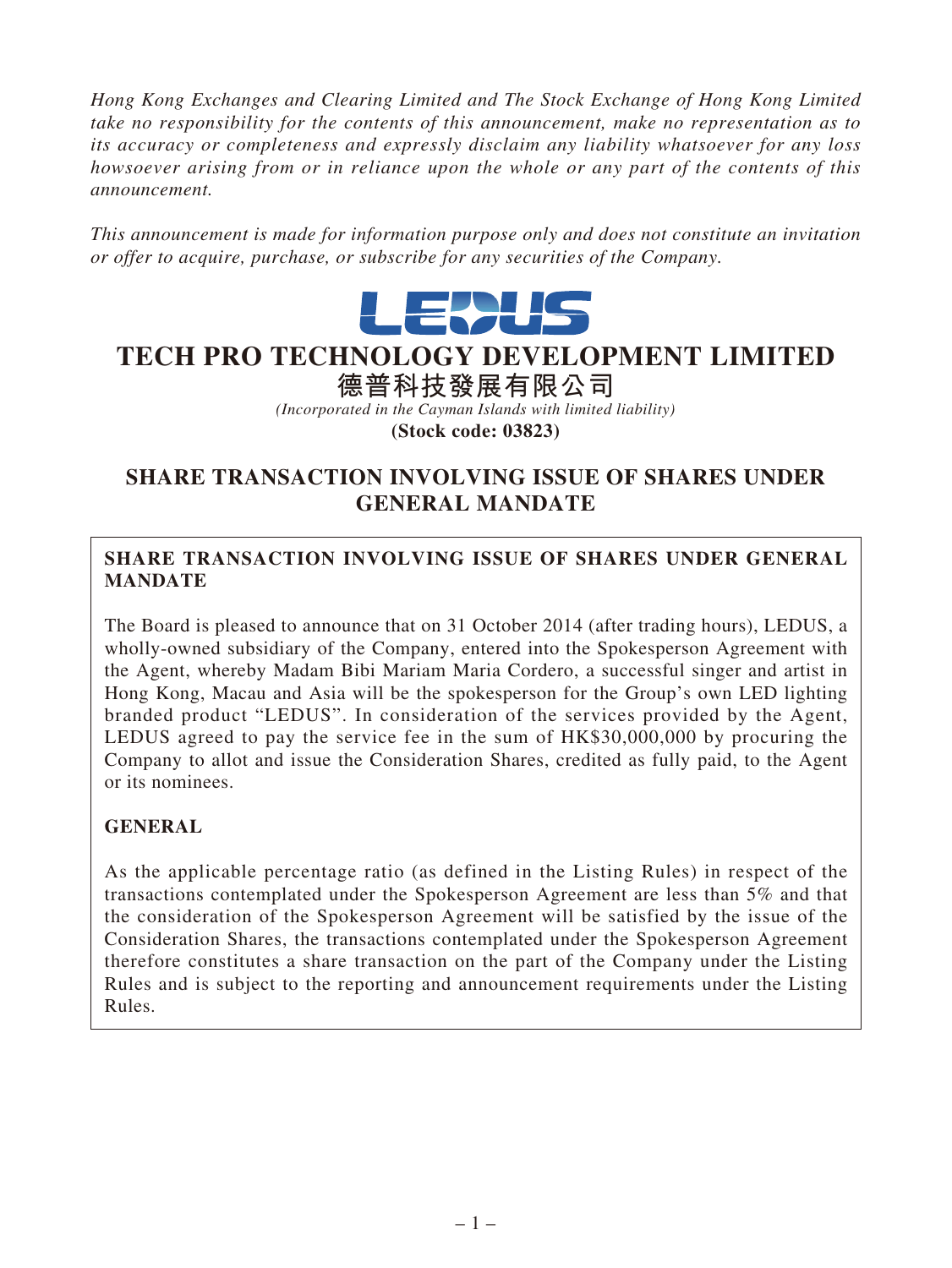## **SHARE TRANSACTION INVOLVING ISSUE OF SHARES UNDER GENERAL MANDATE**

The Board is pleased to announce that on 31 October 2014 (after trading hours), LEDUS, a wholly-owned subsidiary of the Company, entered into the Spokesperson Agreement with the Agent, whereby Madam Bibi Mariam Maria Cordero, a successful singer and artist in Hong Kong, Macau and Asia will be the spokesperson for the Group's own LED lighting branded product "LEDUS". In consideration of the services provided by the Agent, LEDUS agreed to pay the service fee in the sum of HK\$30,000,000 by procuring the Company to allot and issue the Consideration Shares, credited as fully paid, to the Agent or its nominees.

#### **SPOKESPERSON AGREEMENT**

Date: 31 October 2014 (after trading hours)

- Parties: (i) LEDUS Lighting Technology Limited, a wholly-owned subsidiary of the Company; and
	- (ii) the Agent

To the best of the Directors' knowledge, information and belief, having made all reasonable enquiries, the Agent and its ultimate beneficial owner are Independent Third Parties.

The Agent is a company incorporated in Hong Kong with limited liability and is an agency company providing artists management services.

LEDUS is an investment holding company incorporated in Hong Kong with limited liability and is engaging in the trading of LED lighting products.

#### **Term and Obligations**

The term of the Spokesperson Agreement shall be a period of five (5) years commencing from 1 January 2014, during which the Agent shall arrange two of its artists, including Madam Bibi Mariam Maria Cordero to participate in the production of the television commercials and print advertising and to attend promotional activities arranged by LEDUS, including but not limited to the promotional and charity sales functions.

#### **Consideration**

In consideration of the services provided by the Agent, LEDUS agreed to pay the Agent a sum of HK\$30,000,000 which shall be satisfied by LEDUS by procuring the Company to allot and issue the Consideration Shares to the Agent or its nominees.

The Consideration Shares will be allotted and issued at the Issue Price, credited as fully paid. The Consideration Shares, when allotted and issued, shall rank pari passu in all respects with the Shares in issued on the date of allotment and issue of the Consideration Shares including the rights to all dividends, distributions and other payments made or to be made, on the record date which falls on or after the date of such allotment issue.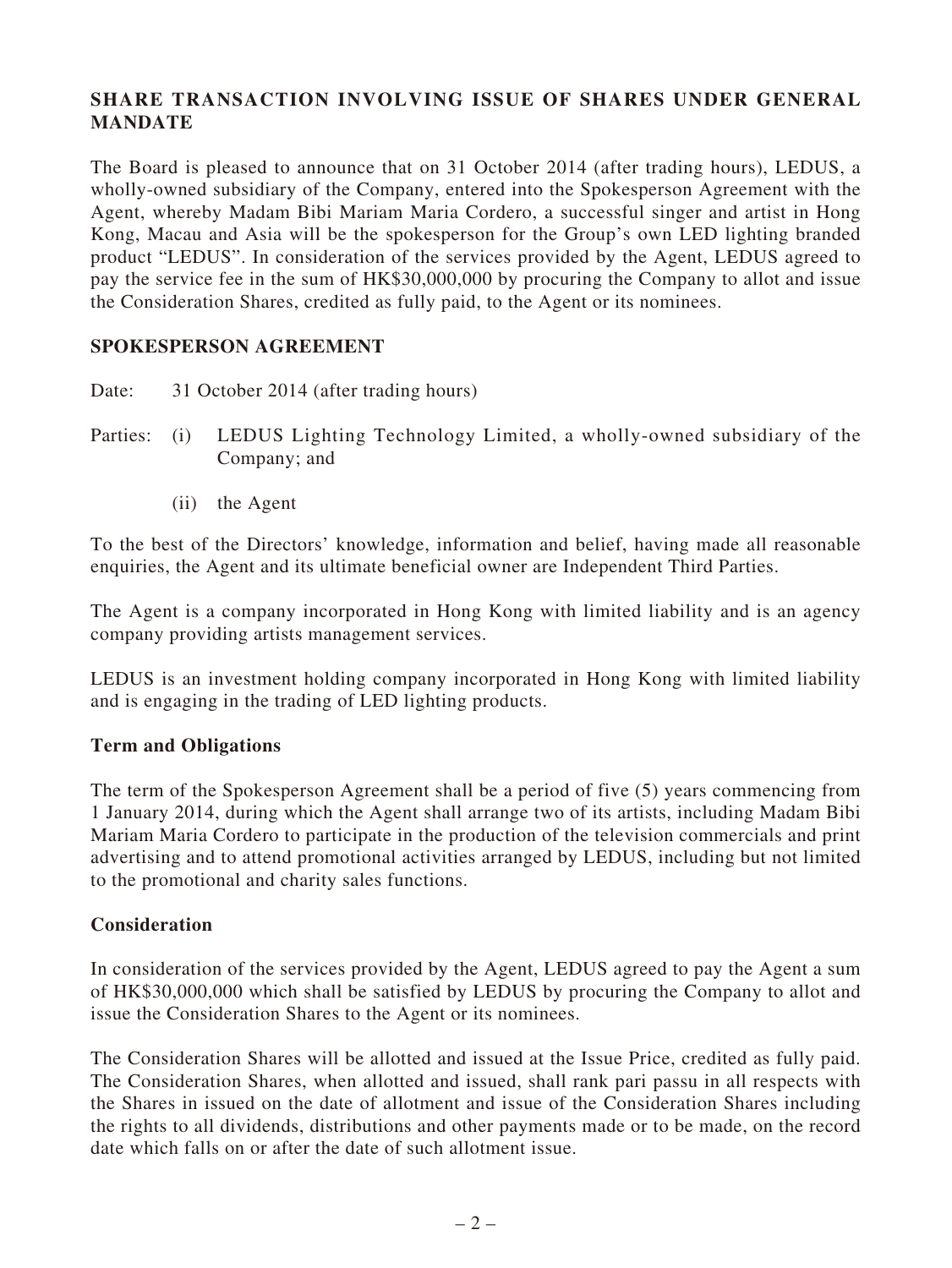#### **ISSUE OF SHARES UNDER GENERAL MANDATE AND APPLICATION FOR LISTING**

The Consideration Shares will be issued under the General Mandate. As disclosed in the announcement of the Company dated 10 June 2014, the Company has allotted and issued 100,000,000 Shares under the General Mandate, representing approximately 40.63% of the General Mandate.

Application will be made by the Company to the Listing Committee for the listing of, and permission to deal in, the Consideration Shares.

#### **REASONS FOR ENTERING INTO THE SPOKESPERSON AGREEMENT**

The Group is principally engaged in the manufacturing and sale of LED lightings and accessories and energy saving services.

As mentioned in the annual report of the Company for the year ended 31 December 2013, "LEDUS" is the self-owned brand LED lighting products of the Group, the Company has placed a great emphasis on brand building and promoting of its owned brand LED lighting products by using variety of mass media channels, such as taxi banner, advertising on TV and bus channels to strengthen the recognition of the brand in Hong Kong. As part of its marketing campaign, the Group engaged Madam Bibi Mariam Maria Cordero to be the brand spokesperson to increase the exposure and brand awareness of "LEDUS". The Company considers that the entering into of the Spokesperson Agreement with the Agent is an effective marketing strategy as a means of increasing the recognition of its brand name "LEDUS" so as to secure sustainable growth in the long-run. Therefore, it is in the best interest of the Company and the Shareholders as a whole to enter into the Spokesperson Agreement.

#### **GENERAL**

As the applicable percentage ratio (as defined in the Listing Rules) in respect of the transactions contemplated under the Spokesperson Agreement are less than 5% and that the consideration of the Spokesperson Agreement will be satisfied by the issue of the Consideration Shares, the transactions contemplated under the Spokesperson Agreement therefore constitutes a share transaction on the part of the Company under the Listing Rules and is subject to the reporting and announcement requirements under the Listing Rules.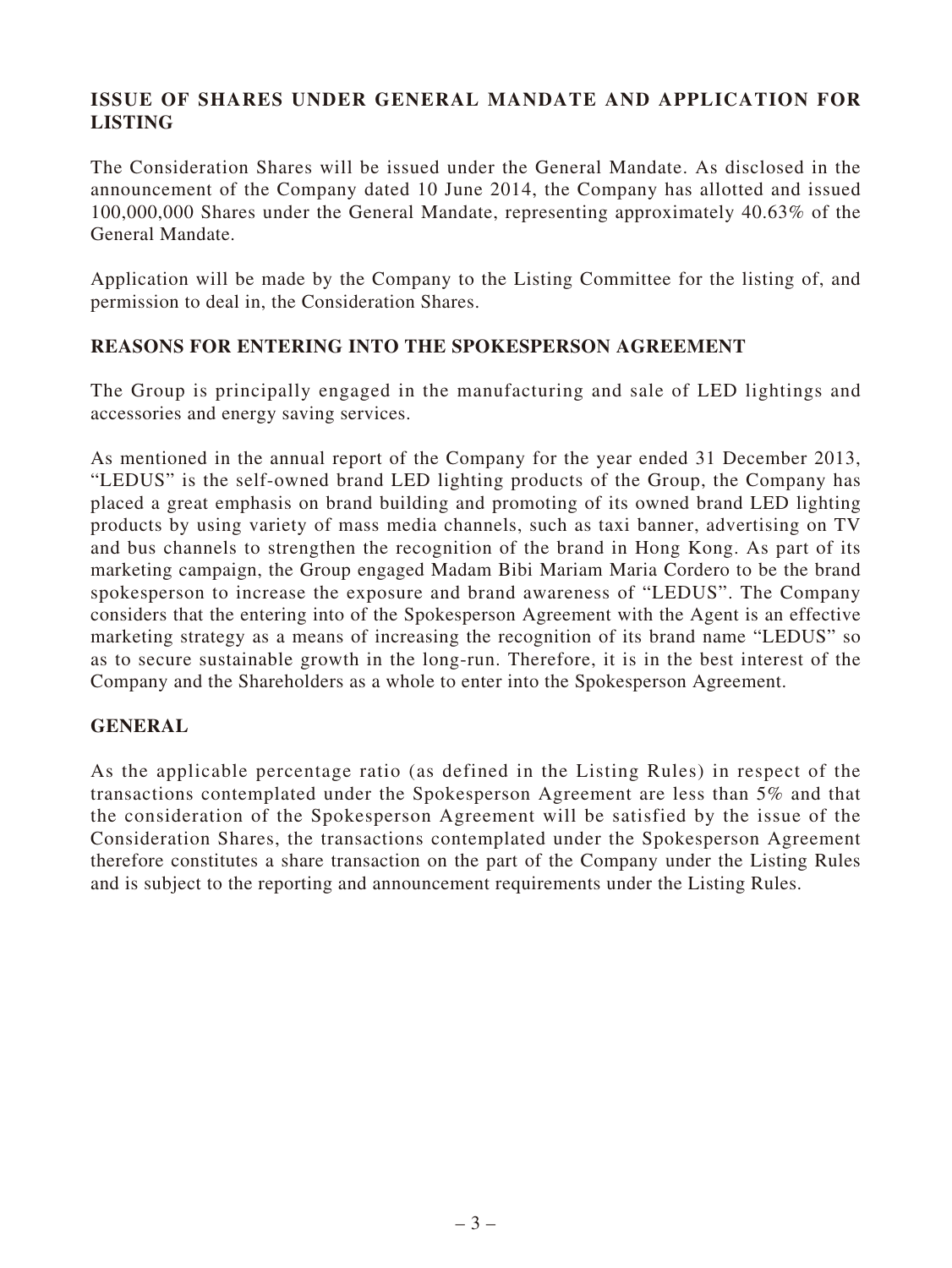## **DEFINITIONS**

In this announcement, unless the context otherwise requires, the following expressions shall have the following meanings when used herein:

| "Agent"                     | True Regent International Limited                                                                                                                                                                                                                           |
|-----------------------------|-------------------------------------------------------------------------------------------------------------------------------------------------------------------------------------------------------------------------------------------------------------|
| "Board"                     | the board of Directors                                                                                                                                                                                                                                      |
| "Company"                   | Tech Pro Technology Development Limited, a company<br>incorporated in the Cayman Islands with limited liability and<br>the issued Shares of which are listed on the main board of<br>the Stock Exchange                                                     |
| "Consideration Shares"      | the Shares to be allotted and issued by the Company to the<br>Agent in satisfaction of the consideration payable by LEDUS<br>to the Agent pursuant to the Spokesperson Agreement                                                                            |
| "Director(s)"               | $\text{directory}(s)$ of the Company                                                                                                                                                                                                                        |
| "General Mandate"           | the general mandate granted to the Directors by the<br>Shareholders pursuant to an ordinary resolution passed at<br>the annual general meeting of the Company held on 26 May<br>2014 to allot, issue and deal with up to $246,129,825$ new<br><b>Shares</b> |
| "Group"                     | the Company and its subsidiaries                                                                                                                                                                                                                            |
| "Hong Kong"                 | The Hong Kong Special Administrative Region of the<br>People's Republic of China                                                                                                                                                                            |
| "Independent Third Parties" | third parties independent of the Company and its connected<br>persons (as defined in the Listing Rules)                                                                                                                                                     |
| "Issue Price"               | HK\$6.00 per Consideration Share                                                                                                                                                                                                                            |
| "LED"                       | light-emitting diode, a semi-conductor light source which are<br>used as indicator lamps in various devices                                                                                                                                                 |
| "LEDUS"                     | LEDUS Lighting Technology Limited, a company<br>incorporated in Hong Kong with limited liability and being a<br>wholly-owned subsidiary of the Company                                                                                                      |
| "Listing Committee"         | has the meaning ascribed to it under the Listing Rules                                                                                                                                                                                                      |
| "Listing Rules"             | the Rules Governing the Listing of Securities on the Stock<br>Exchange                                                                                                                                                                                      |